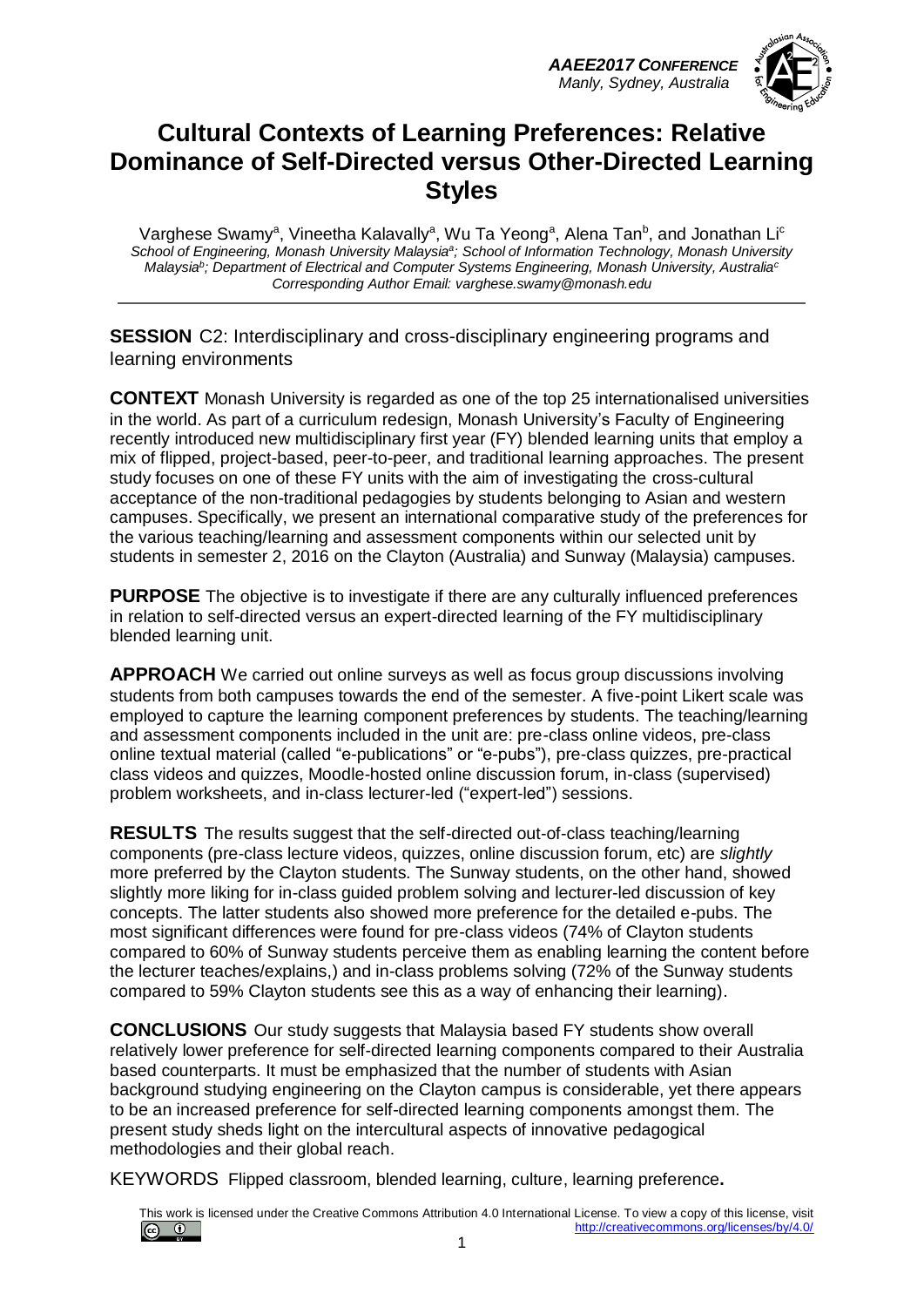### **Introduction**

Globalisation of higher education is a growing phenomenon; the number of foreign university campuses has been steadily increasing in many countries, especially in countries considered as "education hubs". Concurrently, the number of students carrying out education in foreign countries, commonly referred to as "international students", is also on the rise and estimated to reach 7 million by 2020 (Altbach, Reisberg, and Rumbley 2009). The various implications and ramifications of such cross-border and transnational education ventures have been the subject of several publications (e.g., Lane, 2011; Knight, 2008; Lane et al., 2004; Skidmore and Longbottom, 2011; Waterval et al., 2017).

With globalisation of education comes the need to understand how well the curricula and pedagogies developed by a university for "native" students would be accepted by students in a foreign country doing the same education program. In engineering, obviously, it is impractical to have separate curricula and pedagogies for the originating country and target foreign country/countries. Consequently, if uniform cross-border education standards are sought within a successful and sustainable international education operation, the pedagogies used by the education provider must be compatible with the predominant teaching/learning preferences by students in all the countries involved.

Spurred on by the rapid developments in digital technologies, the past two-three decades have been witnessing a tremendous adaptation by universities across the world of blended teaching/learning methodologies as a means of providing innovative educational offerings (Friesen, 2012; Blended learning: a disruptive innovation). The blended learning approach calls for significant self-managed and self-directed learning by students. This could be particularly challenging for First Year (FY) undergraduate students coming with a secondary school training that utilises largely instructor-driven learning (Frambach et al., 2012). The cultural context also dictates student readiness for undertaking self-directed learning. In addition, the student learning styles and preferences shaped by cultural and ethnic dimensions can be of considerable importance, as shown by international comparative studies (e.g., Barron and Arcodia, 2002; Joy and Kolb, 2009; Holtbrugge and Mohr, 2010; Fang and Zhao, 2014; Budeva, Kehaiova, and Petkus, 2015).

As a leading education provider in the Asia-Pacific region Monash University will be keen for its education methodologies, largely developed in a western (Australian) context, to be acceptable to and embraced by students not only within Australia but also in foreign countries. The School of Engineering, Monash University Malaysia represents the largest engineering education operation under Monash University outside of Australia. The student population within the School of Engineering is largely Malaysian; however, approximately 25- 30% of the students come from other countries in the region and typically include students from Middle Eastern and African countries as well. Thus "the Asian" or what may be termed "non-western" context should be an important consideration at Monash University in curriculum planning and redesigning. In an increasingly competitive tertiary education industry environment, changes made to education practice should not only reflect the emerging trends, but also lead to acceptance/uptake by large numbers of international students.

In this paper, we present a cross-border comparative study of the preference for self-directed versus other-directed teaching/learning components in a FY undergraduate multidisciplinary engineering unit offered by Monash University with the aim of investigating the relative crosscultural acceptance of non-traditional pedagogies by students belonging to Asian and non-Asian campuses. Specifically, we present a comparative study of the preferences for the various teaching/learning and assessment components within the unit by students in semester 2, 2016 on the Clayton and Sunway campuses representing a predominantly "western" and "Asian" cultural context, respectively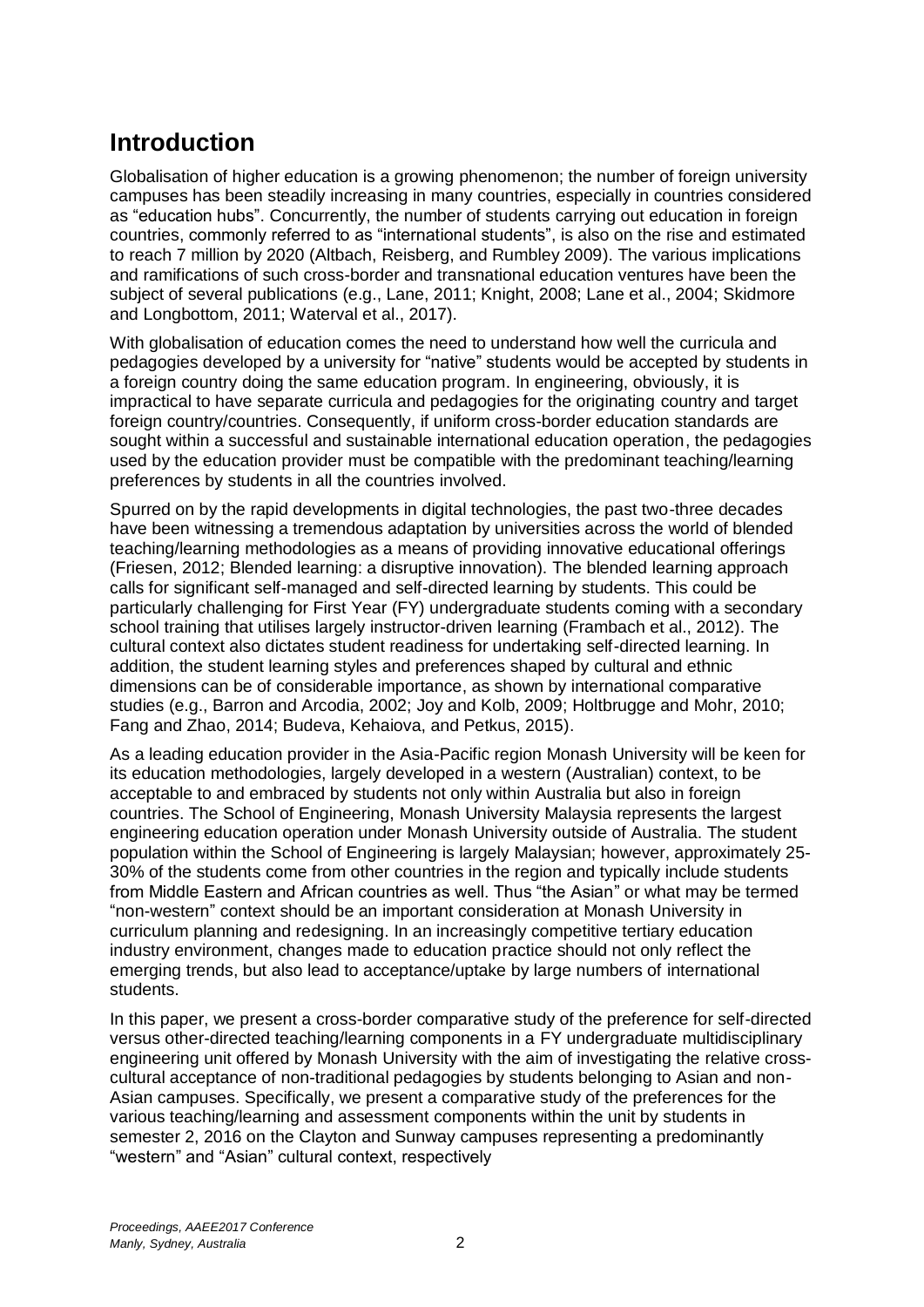## **Research Method**

The present project forms part of a major study carried out on students doing two different FY multidisciplinary engineering blended learning units on the two campuses. The study presented here focused on the preferences by students on both campuses for various teaching/learning/assessment materials included in the unit. The teaching/learning and assessment components included are: pre-class videos, pre-class textual materials ("epubs"), pre-class quizzes, pre-practical class videos and quizzes, Moodle-hosted online discussion forum, in-class (supervised) problem worksheets, and in-class lecturer ("expert") led sessions". It is to be mentioned that majority of the unit delivery aspects is the same on the two campuses. These include: (1) students from both campuses having access to the same teaching materials; (2) nearly identical assessments: pre-class quiz, class-participation quiz, pre-practical quiz, practical participation, laboratory work, projects demonstration and reports, and final examination; (3) the same amount of contact hours for the two cohorts; (4) the "experts" (lecturers) in the teaching team having similar expertise and backgrounds on both campuses. The only differences between the campuses are the background of the students taking this unit and, perhaps, the background of the teaching assistants.

Online surveys and focus group discussions in relation to students' preference/liking for the learning and assessment components were carried out on both campuses towards the end of Semester 2, 2016. Ethics clearance from Monash University Human Research Ethics Committee (MUHREC) was obtained prior to carrying out the survey and focus group. Consent form and explanatory statements approved by MUHREC were provided to each participant. The online survey and the focus group participation was on a voluntary basis.

The online survey instrument was designed using Google Forms and the responses were gathered through a 5-point Likert scale, ranging from *strongly agree* to *strongly disagree*. Questions asked in the online survey consist of items such as "*The pre-class videos on Moodle helped me to learn the course content even before the lecturer explained/discussed it in the expert-led session (ELS)*", "*The epubs on Moodle helped me to learn the course content even before the lecturer explained/discussed it in the ELS*," "*The pre-lecture online quizzes helped me to assess my learning progress*," "*I made efforts to learn the course content using resources other than that posted on Moodle*", and "*The problem sheet helped me with enhanced learning of the theory content*". In all, 78/515 students from Australia and 65/212 students from Malaysia participated in the study. Independent 2-sample *t*-test (a value of 0.294) and ANOVA (significance value of 0.702) suggested no significant differences student perception of self-directed (flipped) learning between the two campuses.

Semi-structured interviews were also conducted with randomly selected students who also participated in the online survey. The focus-group interview consisted of 7 students from the Malaysian cohort and 3 students from the Australian cohort. However, owing to the lack of coherency in the feedback in relation to the present topic (a result of the small number of participants from Australia), the focus group results are not discussed further.

# **Results and Conclusion**

Figure 1 shows the cumulative responses to the question asking whether or not the students learned better with the flipped mode compared to the traditional mode. As the purpose of the present study was to determine the overall inclination of students to self-directed study (and not the degree of the preference) in the present analysis both "*agree*" and "*strongly agree*" responses have been combined. Similarly, both "*disagree*" and "*strongly disagree*" responses have also been combined.

It is clear that students from the "western" (Clayton) campus show relatively higher preference for the self-managed, self-directed (flipped) learning mode. The students from the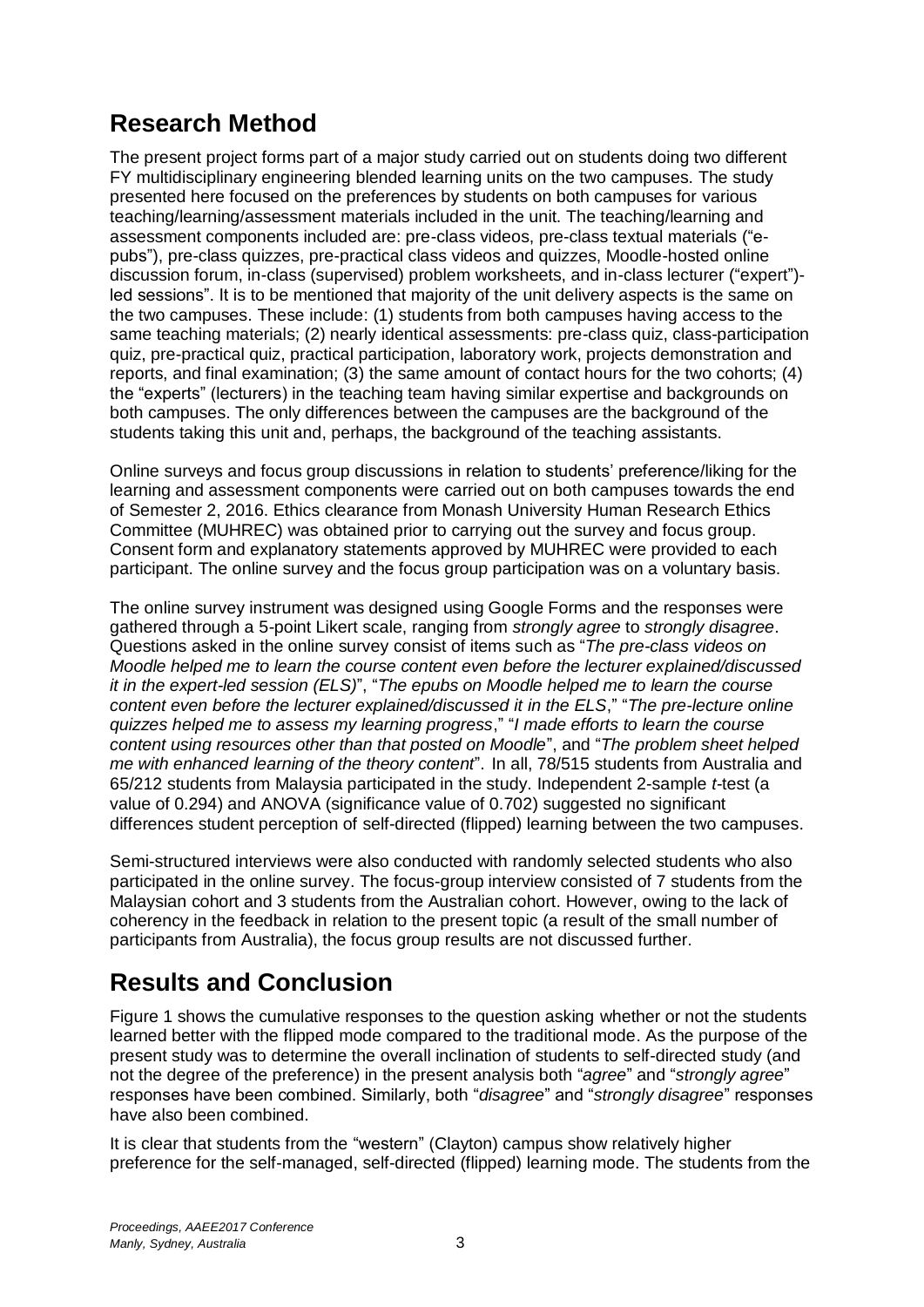Asian (Sunway) campus are significantly more ambivalent in their preference for the selfdirected, flipped learning mode compared to the traditional instructional mode of learning.



**Figure 1: Cumulative student responses to preference for the flipped learning mode. Clayton students (solid bar) and Sunway students (cross hatched bar).**

More insights can be gained by analysing the detailed student preferences for the various learning and assessment components employed in the unit (Figure 2). These components have been grouped into two categories: "self-directed" and "guided." Learning using the selfdirected components are managed entirely by students themselves in their own time whereas the guided components are supervised or directed by the lecturers concerned.



**Figure 2: Student preferences for the various learning and assessment components embedded within the unit. Symbols as in Figure 1.**

The online survey results suggest that the self-directed, out-of-class learning and assessment components (pre-class lecture videos, quiz, online discussion forum, etc) are slightly more preferred by the students doing their unit in a western environment (Clayton campus). The students representing the Asian cultural context (Sunway campus), on the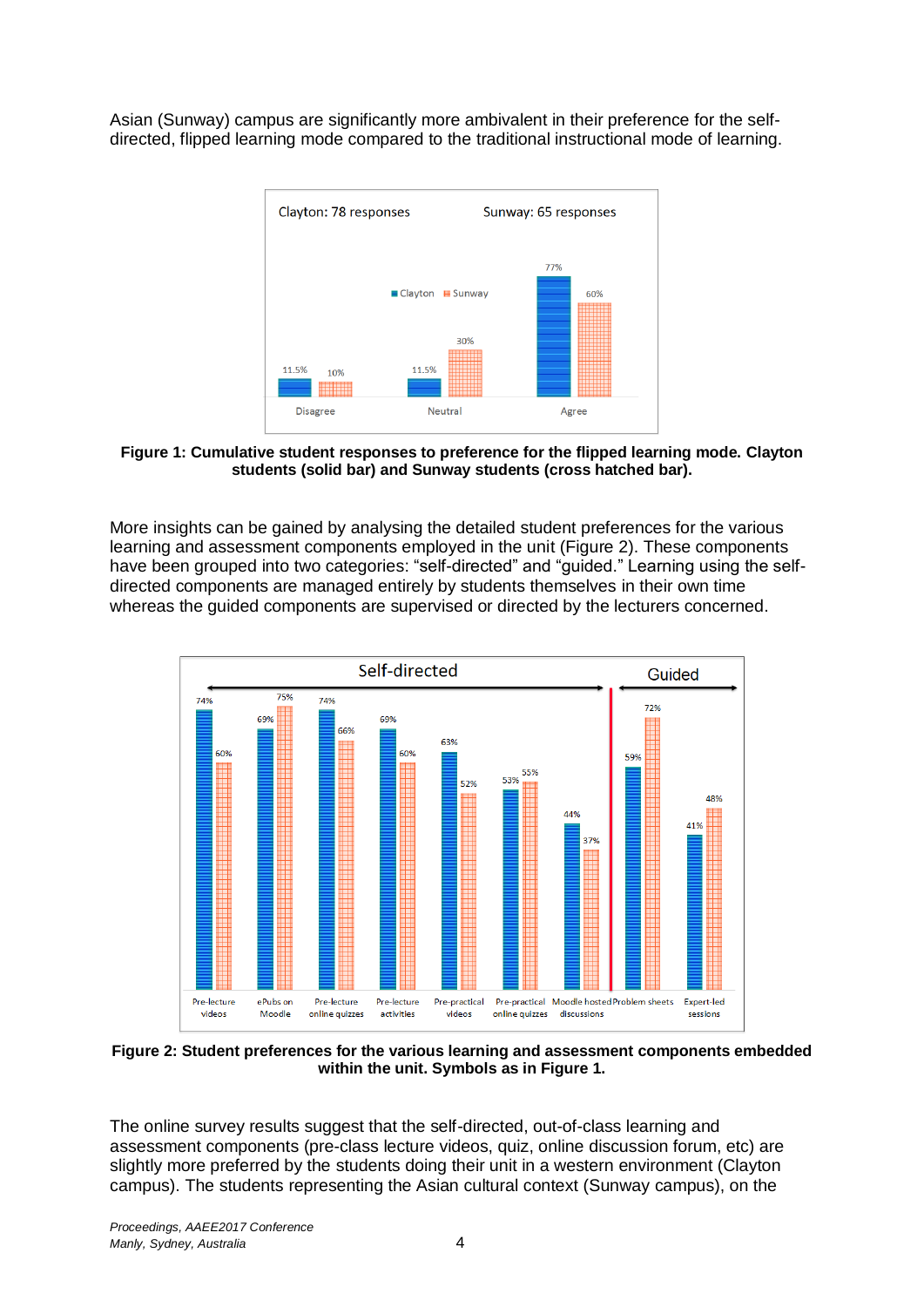other hand, showed slightly more liking for in-class guided problem solving and lecturer-led in-depth discussion of the key concepts. Students from the Asian context appear to have a higher preferences for examination-oriented learning activities such as the problem sheets and also would most likely to prefer a more face-to-face and physical interaction in the expert-led sessions compared to students in the western context, as observed in some other study also (Chen, 2014). The students from the Asian campus also showed slightly more preference for the detailed e-pubs, possibly reflecting their relatively more dependence on "delivered" content than own "researched" content.

The most significant differences were found for pre-class videos (74% of Clayton students perceive it as helping them learn the content on their own before the lecturer teaches/explains, compared to 60% of Sunway students) and in-class worksheet based problems solving (72% of the Sunway students compared to 59% Clayton students see this as a way of enhancing their learning). A striking aspect of the results is the relatively lower student interest (from both campuses) in the online discussion forum (intended to facilitate peer-to-peer sharing of learning) and lecturer-led sessions intended for in-depth and "big picture" discussions. Empirically, we have observed a significant "spike" in online discussion immediately prior to the final examination, particularly originating from students based on the Clayton campus discussing the concepts in great depth; the Sunway students have been thus far relatively less enthusiastic about such online discussions and keener to consult lecturers in person. It is clear that although flipped/blended learning approach is designed to facilitate just-in-time learning, there is a considerable amount of "catch up" learning occurring towards the end of the semester. Interestingly, we have observed that the learning preferences displayed by students on the two campuses do not translate to significantly different "learning outcomes" achieved by students as measured by their grades.

From the foregoing discussion of self-directed versus other-directed learning behaviours of students representing predominantly western and Asian cultural contexts it is clear that there is a significant, albeit small, underpinning cultural bias in relation to student readiness for self-directed learning. The Asian students have a higher preference for guided learning activities. This is particularly important in relation to one of the necessary engineering learning outcomes for undergraduate students as stipulated by the International Engineering Alliance (Washington Accord): life-long learning skills development by the students. It is also clear that despite such learning preference differences students from both cultures are able to adapt and perform equal well.

A number of questions arise from the above discussion. How much independent learning can students achieve when situated in different cultures? To what degree the pre-university education shapes the students' readiness to successfully embrace self-directed learning in their tertiary education? Do factors such as English proficiency and cultural conditioning play a part in determining students' ability to learn using the emerging pedagogical innovations? It would also be worth carrying out an in-depth study of the learning preferences of domestic versus foreign students in a "western" campus.

#### **References**

- Altbach, P., Reisberg, L., & Rumbley, L. E. (2009). *Trends in Global Higher Education: Tracking an Academic Revolution*. A Report Prepared for the UNESCO 2009 World Conference on Higher Education. Paris: United Nations Educational, Scientific and Cultural Organization (UNESCO).
- Barron, P. & Arcodia, C. (2002) Linking learning style preferences and ethnicity: international students studying hospitality and tourism management in Australia. *Journal of Hospitality, Leisure, Sport and Tourism Education 1*(2), 1-13.
- Blended learning: a disruptive innovation. https://www.knewton.com/infographics/blended-learning/. Knewton. Accessed on 28 September 2017.